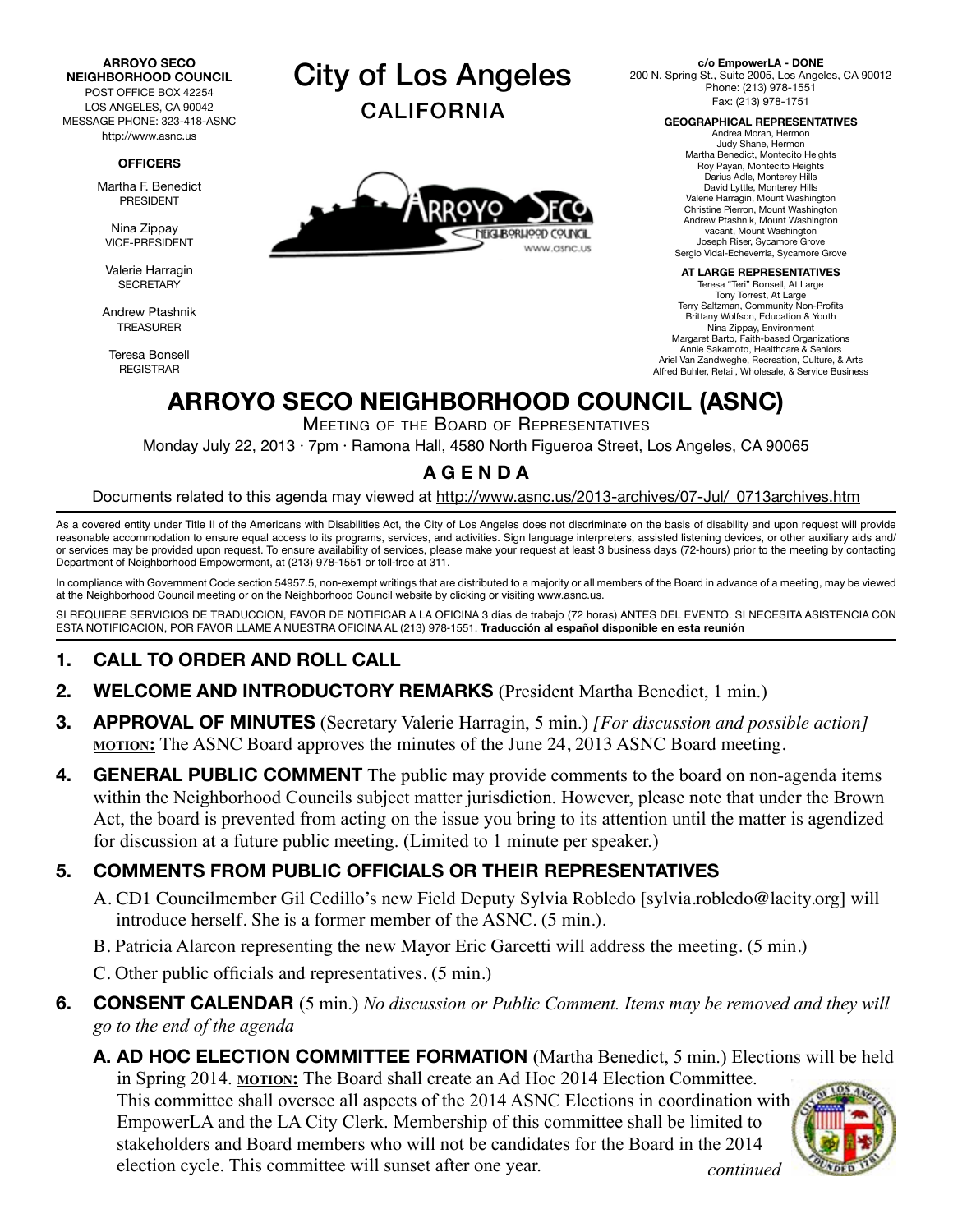### **ARROYO SECO NEIGHBORHOOD COUNCIL (ASNC) Board of Representatives Agenda, Page 2 JULY 22, 2013 • RAMONA HALL COMMUNITY CENTER**

**B. REAPPOINTMENT OF DONE GENERAL MANAGER** (Los Angeles Neighborhood Council Coalition) The new Mayor has asked all department heads to re-apply for their positions. Grayce Liu, appointed interim General Manager on August 2, 2012 and confirmed as permanent General Manager on January 19, 2013 has changed the culture of the Neighborhood Council system since taking the General Manager position, moving the department forward in a positive light*.* **motion:** The ASNC Board strongly requests that Mayor Garcetti reappoint Ms. Liu be reappointed as soon as possible to the position of General Manager for the Department of Neighborhood

Empowerment, in order to thwart any rumor to the contrary and to allow both staff and elected Board members and their stakeholders to continue moving forward with programs and trainings beneficial to the Neighborhood Council system and to fulfill the demands of the Los Angeles Charter.

**C. REEVALUATION OF DWP FEED-IN-TARIFF** (LANCC) Dr. Fred Pickel, DWP Ratepayer Advocate, made the following recommendation at the July 6, 2013 Los Angeles Neighborhood Council Coalition meeting: Dr. Pickel does not accept the FIT-100 proposal. He contends that ratepayers are not getting a fair or reasonable program from DWP on the FIT-100 program. The price that DWP is proposing to pay for solar power under the Feed-in-Tariff is over market by about \$250 million over the next 20 years. For the first 20 megawatts of the 100 megawatt program, DWP is proposing to pay 17 cents per kilowatt hour. This amount declines by 1 cent for the next 20 megawatts to 16 cents, and so on. But when these prices are compared to current market prices, we are paying \$250 million over market. Dr. Pickel recommends suspension of the FIT-100 program until it can be re-evaluated.

**motion:** That ASNC supports the Rate Payer Advocate's request that the FIT-100 Program be suspended and subsequent reevaluation of the FIT-100 Program as suggested by the Office of Public Accountability.

**D. CORPORATIONS ARE NOT PEOPLE; MONEY IS NOT SPEECH** (NELA Move to Amend: Nina Zvaleko) The Los Angeles City Council passed a resolution in favor of such an Amendment in December 2011. In keeping with the neighborhood councils advisory role in relation to the City Council, the Arroyo Seco Neighborhood Council may make a motion regarding the City Council's resolution. The City Council resolution can be viewed at: http://cityclerk.lacity.org/lacityclerkconnect/ index.cfm?fa=ccfi.viewrecord&cfnumber=11-0002-S123.

**motion:** The ASNC Board will write a letter to the Los Angeles City Council supporting the Los Angeles City Council's position for an Amendment to the United States Constitution establishing that corporations are not people, entitled to Constitutional Rights and; money is not speech.

## **OLD BUSINESS** *{For discussion and possible action]*

**7. FILLING BOARD VACANCIES** From June 24th meeting Rules & Elections Committee (10 minutes) **motion:** When a vacancy on the board occurs, there will be a selection held in which all qualified stakeholders may vote. Geographical positions are voted on by those geographic stakeholders only. At Large positions are voted on by all qualified stakeholders, including community interest stakeholders. Local issues selections will be held at a location within the geographic area concerned. At Large selections will be held anywhere within ASNC boundaries.

## **NEW BUSINESS** *[For discussion and possible action]*

**8. BOARD MEMBER CENSURE** (Teresa Bonsell, 25 min.) At the May 20, 2013 Arroyo Seco Neighborhood Council Meeting of the Board, an inappropriate comment was allegedly made by a Board member. The discussion was about whether factual basis stakeholders can run for all board positions or only for the two Factual Basis seats. Joseph Riser referred to the two Factual Basis seats as "ghetto positions." As one of the Factual Basis members, Teresa Bonsell filed a complaint with the Department of Neighborhood Empowerment that the remark was made to offend her and factual basis stakeholders. A meeting between DONE's Melvin Canas, President Martha Benedict, Ms. Bonsell, and Mr. Riser was held July 17 without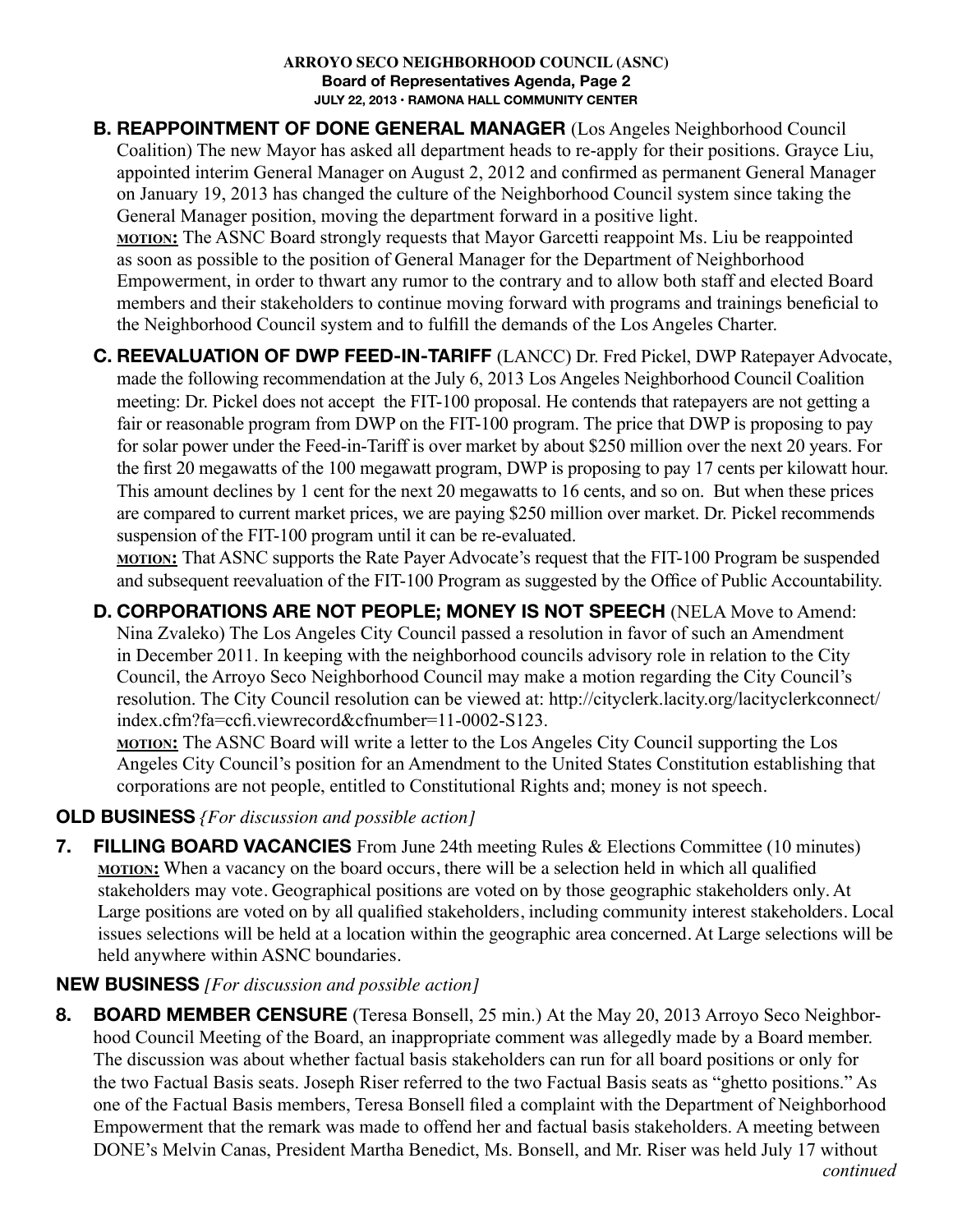#### **ARROYO SECO NEIGHBORHOOD COUNCIL (ASNC) Board of Representatives Agenda, Page 3 JULY 22, 2013 • RAMONA HALL COMMUNITY CENTER**

resolution. Ms. Bonsell requests adjudication of the matter in the form of Censure per the ASNC Bylaws. Mr. Riser may speak on the matter, but will not vote.

**motion:** The ASNC Board censures Board member Joseph Riser for remarks made on May 20, 2013 that were inconsistent with the ASNC's adopted Code of Conduct, specifically 1, 2, 3, 6 and 7 (attached).

- **9. TREASURER'S REPORT** (Treasurer Andrew Ptashnik, 15 min.) *[For discussion and possible action]* A. **motion:** The ASNC Board approves the July 22, 2013 report on expenditures and purchase card transactions on statements dated May 21, 2013 and June 21, 2013 made since the June meeting.
	- B. Given that ASNC's Budget and Strategic Plan does not include NPG funding, the ASNC can take an alternate approach. If the NPG is considered a worthwhile project achieving majority approval of the Board, then the NPG Solicitor will be offered an amount of funding equal to 10% of the requested amount as a pledge. The funding would be disbursed when and if the Solicitor secures the full amount to complete the project. This approach offers an opportunity to have a qualified "yes" response to NPG requests, is in concert with the 2013 ASNC Budget and Strategic Plan, and demonstrates a degree of interest in community funding requests.

**motion:** The ASNC Board shall create the following Standing Rule: For approved NPG applications, the ASNC Board will pledge a 10% contribution of the total amount requested when the NPG Solicitor secures 90% funding of the project from other sources.

- C. **PIZZA IN THE PARK** (Mt. Washington Local Issues, 5 min.) The Mt. Washington Local Issues Committee has traditionally held a Pizza in the Park meeting in the summer inviting members of the community to share pizza and drinks at Cleland Park and discuss local issues in a more informal setting. The committee requests funds to purchase pizza and drinks for its next meeting to be held on August 8, 2013. Given time constraints, this request has bypassed the Outreach Committee for review. **motion:** The ASNC Board shall approve funding for refreshments for the Mount Washington Local Issues Meeting to be held Thursday, August 8th, 2013 at Cleland Park. The committee estimates costs not to exceed \$200.00.
- **10. REGISTRAR'S REPORT** (Registrar Teresa Bonsell, 5 min.) Update on upcoming outreach opportunities and future planning.
- **11. NEW COMMITTEE FORMATION** (Martha Benedict, 5 min.) The ASNC's amended Bylaws have been approved by EmpowerLA and therefore four new Standing Committees have been established:
	- Planning & Land Use
	- Education & Youth
	- Recreation, Culture & the Arts
	- Health, Public Safety & Welfare

Nominations are now open for Chairs and Members to all ASNC stakeholders with selections taking place at the August ASNC meeting. A regular date for the four committee meetings will also be established at the same time. The Outreach Committee is requested to spread the news of this opportunity to get involved.

- **12. BOARD MEMBER RESIGNATION** (Martha Benedict, 3 min.) ASNC President and Secretary received and filed the written resignation of Andrea Jayasekera from her position as Mt. Washington Representative. Nominations are now open for this position, with a selection to be held in August.
- **13. LOCAL ISSUES COMMITTEE REPORTS** (5 min.) Local Issues Committees report to the Board on matters of local importance. Provide future meeting dates: Hermon, Monterey Hills, Montecito Heights, Mt. Washington, Sycamore Grove.
- **14. BOARD MEMBER COMMENTS** (5 min.) Board members' own activities or brief announcements. Introduce new issues for consideration at the next board meeting. *[Items only - no discussion]*
- **15. ADJOURNMENT** The next meeting of the board is Monday, August 26, 2013 at Ramona Hall, 7pm